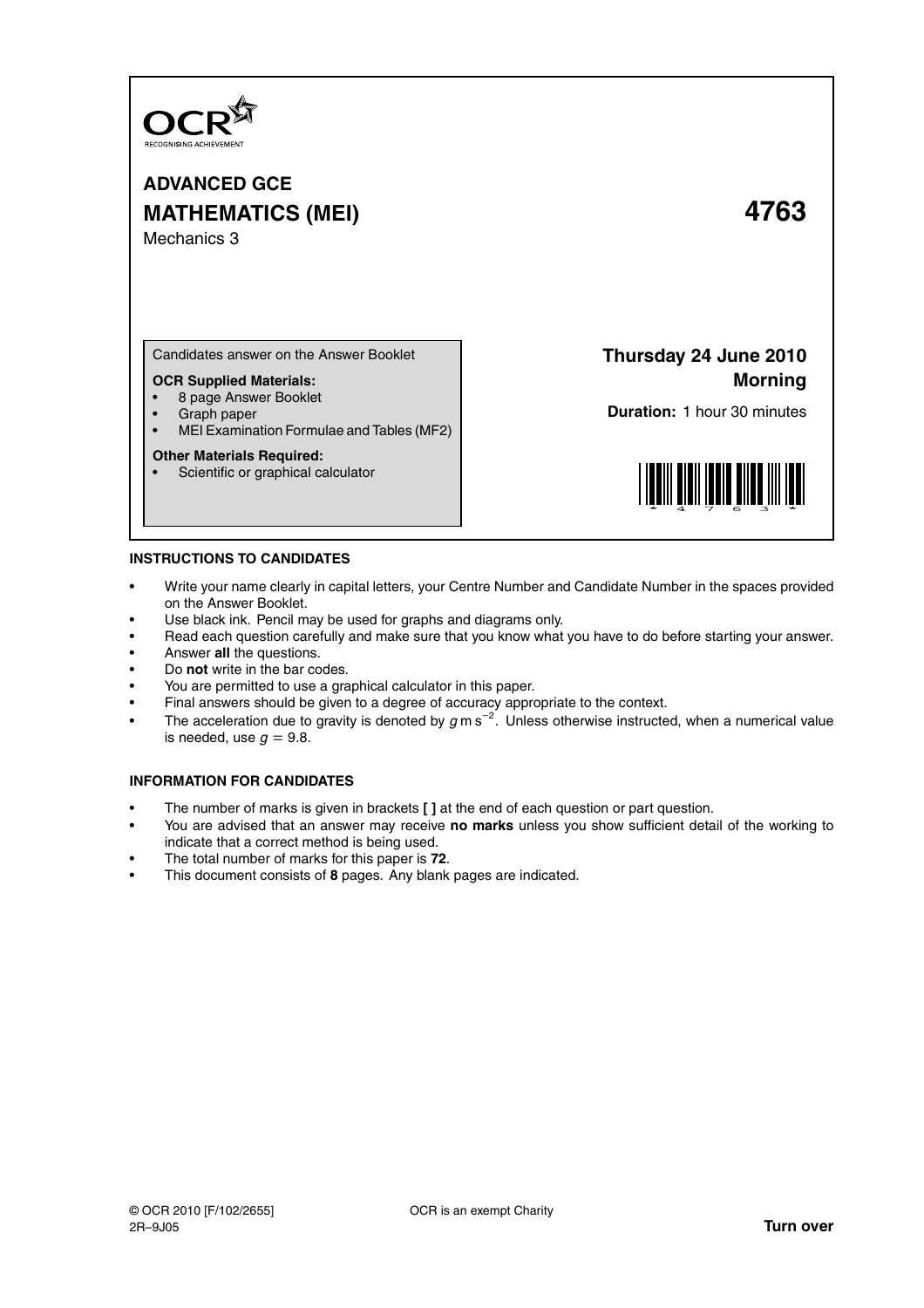**1 (a)** Two light elastic strings, each having natural length 2.15 m and stiffness 70 N m<sup>−</sup><sup>1</sup> , are attached to a particle P of mass 4.8 kg. The other ends of the strings are attached to fixed points A and B, which are 1.4 m apart at the same horizontal level. The particle P is placed 2.4 m vertically below the midpoint of AB, as shown in Fig. 1.



**Fig. 1**

| (i) Show that P is in equilibrium in this position. | [6] |
|-----------------------------------------------------|-----|
|                                                     |     |

**(ii)** Find the energy stored in the string AP. **[2]**

Starting in this equilibrium position, P is set in motion with initial velocity  $3.5 \text{ m s}^{-1}$  vertically upwards. You are given that P first comes to instantaneous rest at a point C where the strings are slack.

| (iii) Find the vertical height of $C$ above the initial position of $P$ . |  |
|---------------------------------------------------------------------------|--|
|                                                                           |  |

**(b) (i)** Write down the dimensions of force and stiffness (of a spring). **[2]**

A particle of mass *m* is performing oscillations with amplitude *a* on the end of a spring with stiffness *k*. The maximum speed *v* of the particle is given by  $v = cm^\alpha k^\beta a^\gamma$ , where *c* is a dimensionless constant.

(ii) Use dimensional analysis to find  $\alpha$ ,  $\beta$  and  $\gamma$ . **[4]**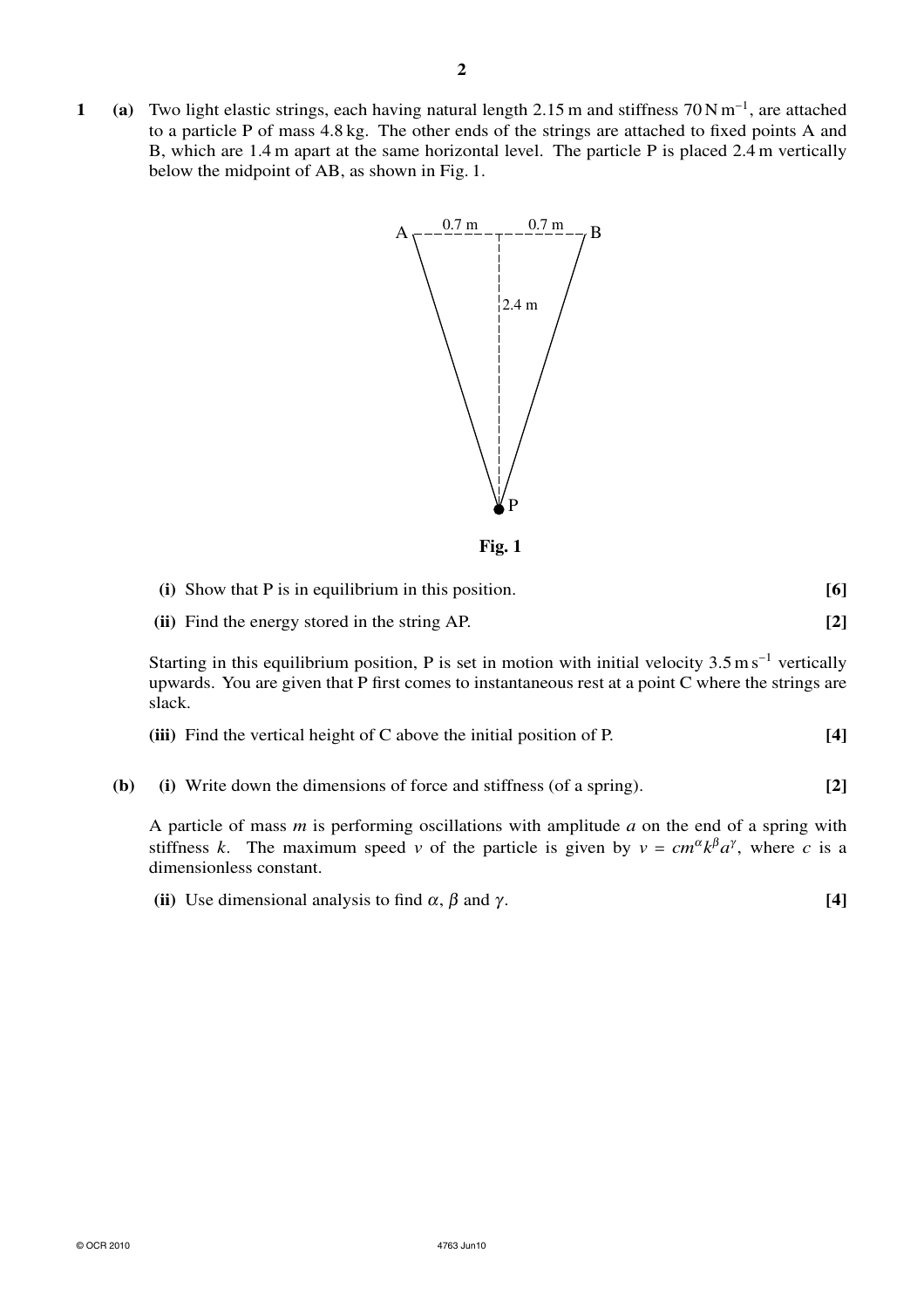**2** A hollow hemisphere has internal radius 2.5 m and is fixed with its rim horizontal and uppermost. The centre of the hemisphere is O. A small ball B of mass 0.4 kg moves in contact with the smooth inside surface of the hemisphere.

At first, B is moving at constant speed in a horizontal circle with radius 1.5 m, as shown in Fig. 2.1.



**Fig. 2.1**

- **(i)** Find the normal reaction of the hemisphere on B. **[3]**
- **(ii)** Find the speed of B. **[3]**

The ball B is now released from rest on the inside surface at a point on the same horizontal level as O. It then moves in part of a vertical circle with centre O and radius 2.5 m, as shown in Fig. 2.2.



**Fig. 2.2**

**(iii)** Show that, when B is at its lowest point, the normal reaction is three times the weight of B. **[4]**

For an instant when the normal reaction is twice the weight of B, find

| (iv) the speed of B, |  |  |
|----------------------|--|--|
|                      |  |  |

**(v)** the tangential component of the acceleration of B. **[3]**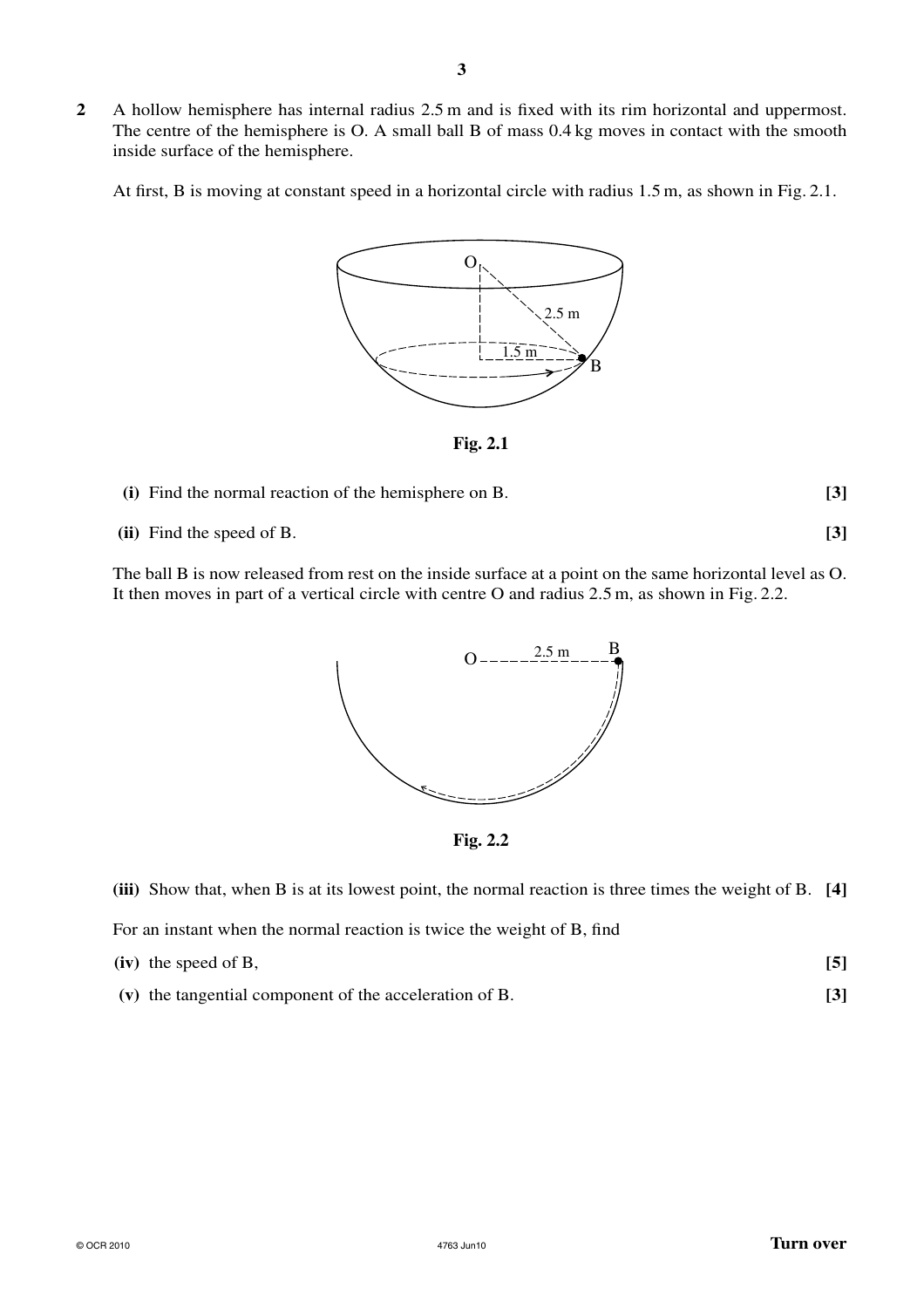**3** In this question, give your answers in an exact form.

The region  $R_1$  (shown in Fig. 3) is bounded by the *x*-axis, the lines  $x = 1$  and  $x = 5$ , and the curve  $y = \frac{1}{x}$  $\frac{1}{x}$  for  $1 \le x \le 5$ .

- (i) A uniform solid of revolution is formed by rotating the region  $R_1$  through  $2\pi$  radians about the *x*-axis. Find the *x*-coordinate of the centre of mass of this solid. **[5]**
- (ii) Find the coordinates of the centre of mass of a uniform lamina occupying the region  $R_1$ . . **[7]**



The region  $R_2$  is bounded by the *y*-axis, the lines  $y = 1$  and  $y = 5$ , and the curve  $y = \frac{1}{x}$  $\frac{1}{x}$  for  $\frac{1}{5} \leq x \leq 1$ . The region  $R_3$  is the square with vertices  $(0, 0)$ ,  $(1, 0)$ ,  $(1, 1)$  and  $(0, 1)$ .

- (iii) Write down the coordinates of the centre of mass of a uniform lamina occupying the region  $R_2$ . **[2]**
- **(iv)** Find the coordinates of the centre of mass of a uniform lamina occupying the region consisting of  $R_1$ ,  $R_2$  and  $R_3$  (shown shaded in Fig. 3). **[4]**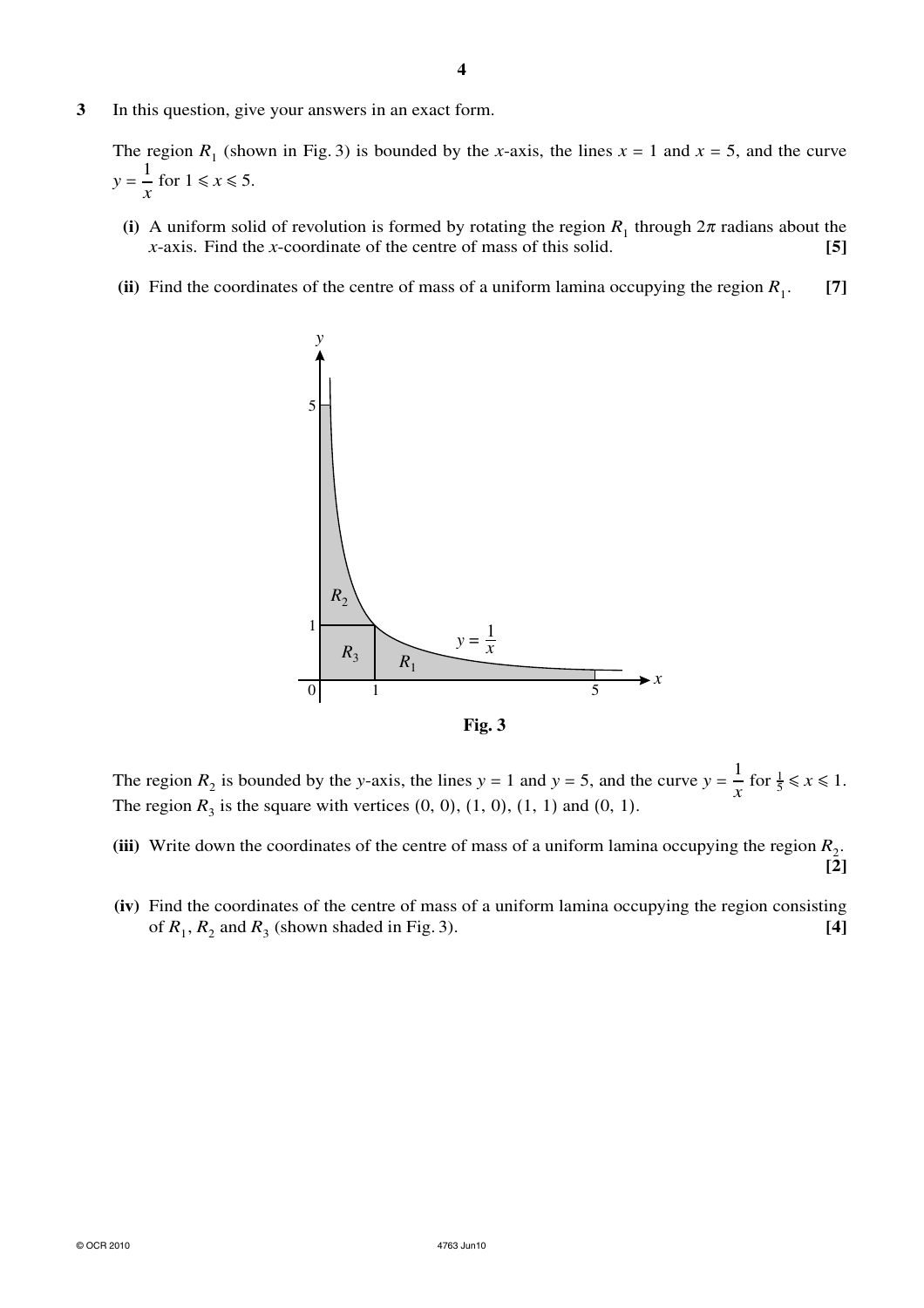- **5**
- **4** A particle P is performing simple harmonic motion in a vertical line. At time *t*s, its displacement *x* m above a fixed point O is given by

$$
x = A\sin\omega t + B\cos\omega t
$$

where  $A$ ,  $B$  and  $\omega$  are constants.

(i) Show that the acceleration of P, in m s<sup>-2</sup>, is  $-\omega^2$ *x*. **[3]**

When  $t = 0$ , P is 16 m *below* O, moving with velocity 7.5 m s<sup>-1</sup> *upwards*, and has acceleration 1 m s<sup>-2</sup> *upwards*.

- **(ii)** Find the values of *A*, *B* and  $\omega$ . **[4]**
- **(iii)** Find the maximum displacement, the maximum speed, and the maximum acceleration of P. **[5]**
- **(iv)** Find the speed and the direction of motion of P when  $t = 15$ . [2]
- (v) Find the distance travelled by P between  $t = 0$  and  $t = 15$ . [4]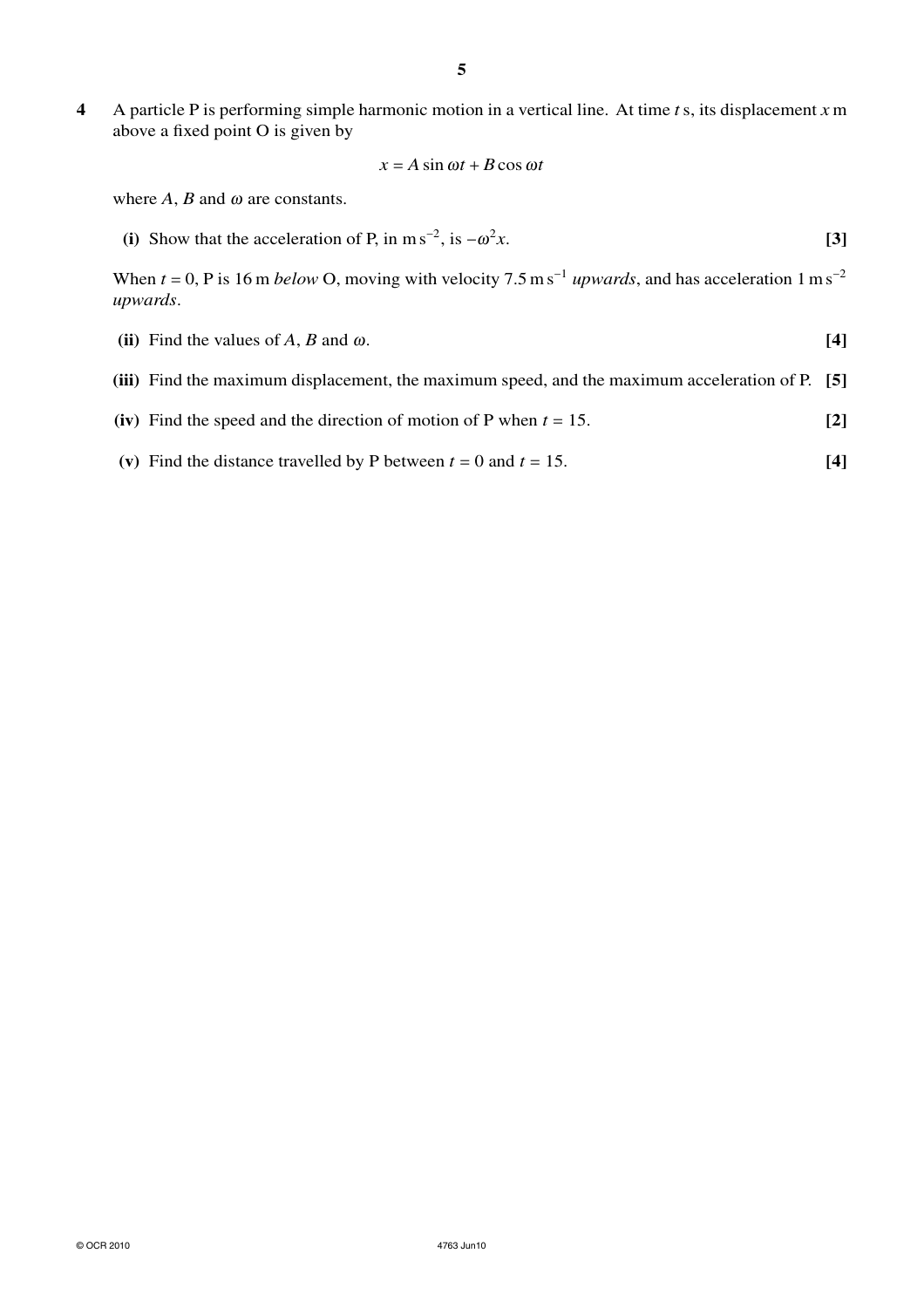# **BLANK PAGE**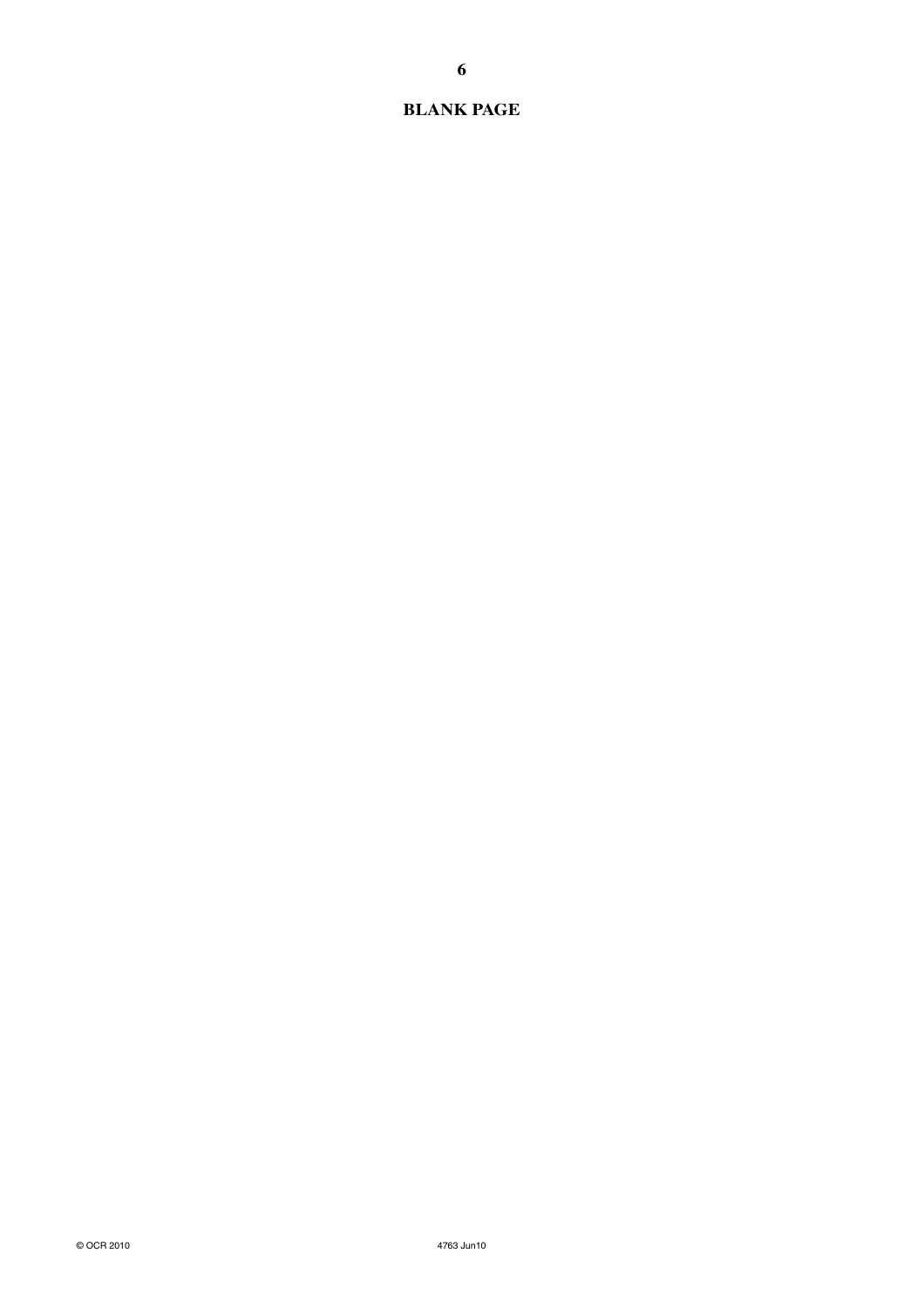# **BLANK PAGE**